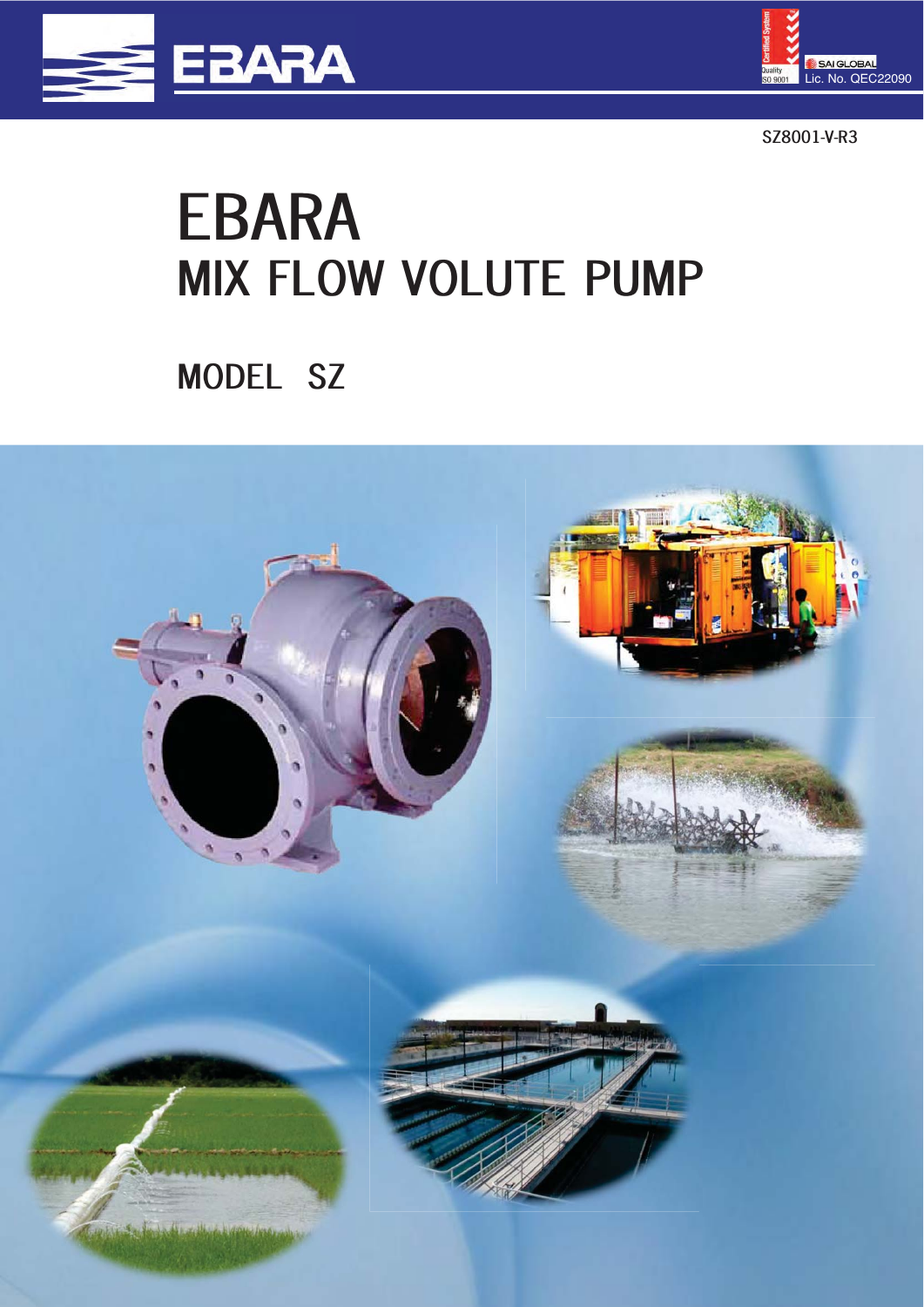- 1. Irrigation.
- 2. Industrial Use.
- 3. Drainage.
- 4. Shrimp Ponds.
- 5. Flooding.

#### $\bullet$ **FEATURES**

**1. Highly efficient and economical.**  Extremely high efficiency rate of 80%. Small drive motor required significantly reduces operating cost. **2. Trouble Free Operation.** 

Semi-open impeller guarantees clog free operation.

**3. Large Capacity.**  Changes in water lever will have little effect on pump capacity. In fact, the higher the water volume, the less horsepower expended. Perfect for irrigation.

# **4. Simple Disassembly and Assembly.**  Impeller can be easily inspected without removing driver. Simple to disassemble and assemble.

### $\bullet$ **GENERAL SPECIFICATION**

| <b>Type</b>         | Horizontal Shaft Mixed Flow Volute Pump                                   |  |  |  |  |
|---------------------|---------------------------------------------------------------------------|--|--|--|--|
| Impeller            | Mixed Flow Open Type                                                      |  |  |  |  |
| Rotation            | Counter Clock Wise When Viewed From End Shaft Coupling                    |  |  |  |  |
| <b>Bearing Type</b> | Sealed Ball Bearing: 200-250 SZ<br>Ball Bearing Oil Bath Type: 300-500 SZ |  |  |  |  |
| Flange              | JIS 10 $kg/cm2$                                                           |  |  |  |  |
| Nozzle Position:    | Standard 200 - 250<br>(Side Suction - Top Discharge)                      |  |  |  |  |
|                     | Standard 300 500<br>(Side Suction - Side Discharge)                       |  |  |  |  |
|                     | Optional 300 - 350<br>(Side Suction - Top Discharge)                      |  |  |  |  |
| Liquid              | River Water, Fresh Water                                                  |  |  |  |  |
| Temperature Liquid  | Below 80 °C                                                               |  |  |  |  |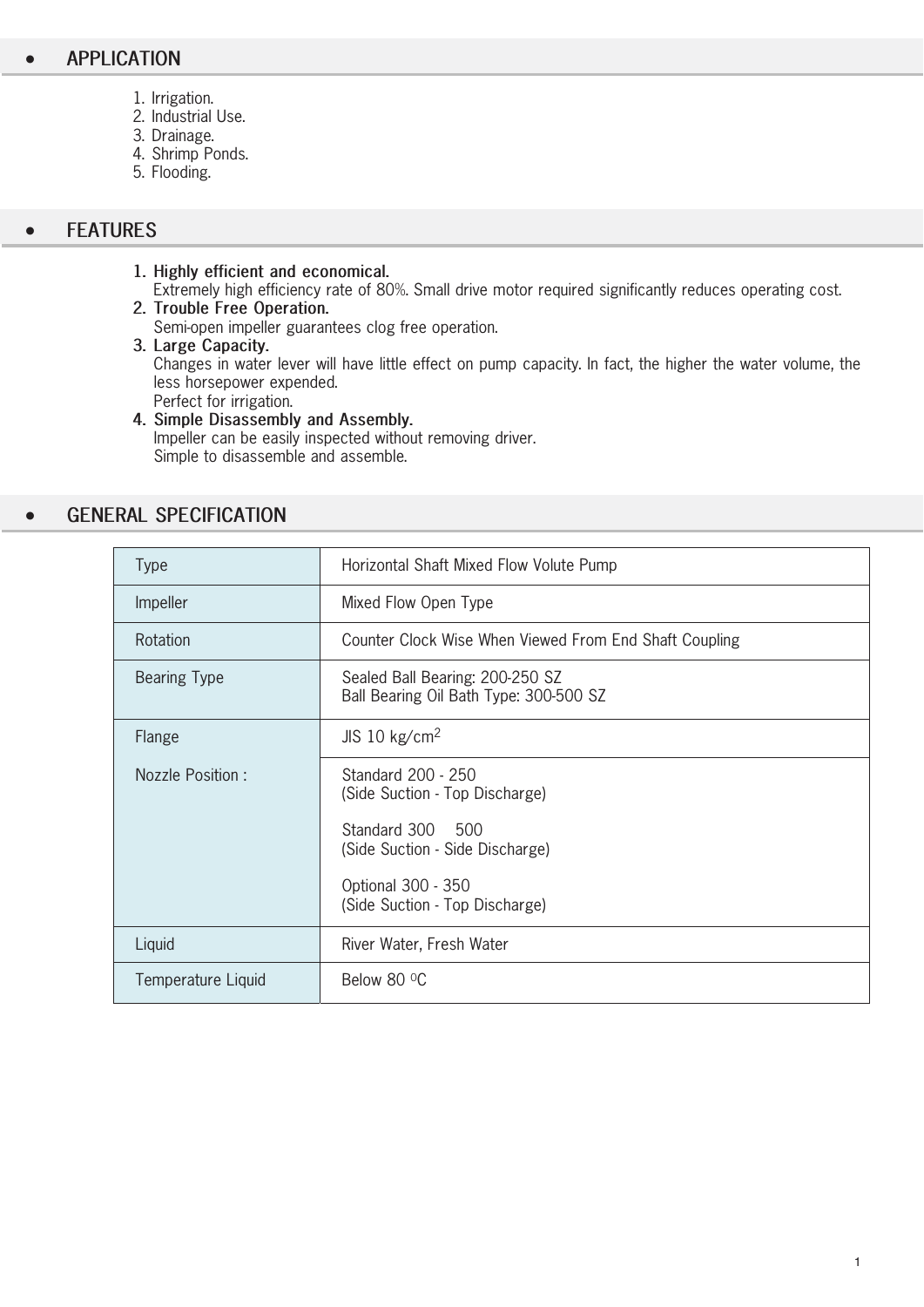



| No.     | Part Name              | Material      | Qty/Unit | No.   | Part Name             | Material        | Oty/Un        |
|---------|------------------------|---------------|----------|-------|-----------------------|-----------------|---------------|
| 001     | Casing                 | FC250         |          | 090   | Lantern Ring          | BC <sub>6</sub> |               |
| 012     | Suction Cover          | FC250         |          | 091   | Gland                 | BC <sub>6</sub> |               |
| 021     | <i>Impeller</i>        | FC200         |          | 114   | Oil Seal              |                 | $\mathcal{P}$ |
| 031     | Shaft                  | <b>S35C-N</b> |          | 119   | Gland Packing         | #6501L          | 1 Set         |
| 039-1   | <b>Impeller</b> Key    | S45C          |          | 122   | Eve Bolt              | <b>S20C</b>     | 2             |
| $039-2$ | Pulley Key             | S45C          |          | 124   | Gland Bolt            | BS BMD2         | $\mathcal{P}$ |
| 043     | Impeller Nut           | FC200         |          | 128   | <b>Bearing Nut</b>    | SS400           |               |
| 045     | Distance Ring          | SS400         |          | 135-1 | Impeller Washer       | <b>Brass</b>    |               |
| 051     | <b>Bearing Housing</b> | FC200         |          | 135-2 | <b>Bearing Washer</b> | SS400           |               |
| 053-1   | <b>Bearing Cover</b>   | FC200         |          | 170   | Air Breather          |                 |               |
| 053-2   | <b>Bearing Cover</b>   | FC200         |          | 171   | Oil Level Gauge       |                 |               |
| 056-1   | <b>Ball Bearing</b>    |               |          | 173   | Deflector             | <b>SS400/NR</b> |               |
| 056-2   | <b>Ball Bearing</b>    |               |          | 174   | <b>Sheet Gasket</b>   | Valgua          |               |
| 070     | Air Vent               |               | 1 Set    |       |                       |                 |               |
| 071     | <b>Flushing Pipe</b>   |               | 1 Set    |       |                       |                 |               |

| No.      | Part Name              | <b>Material</b> | Qty/Unit | No.   | Part Name             | <b>Material</b> | Oty/Unit       |
|----------|------------------------|-----------------|----------|-------|-----------------------|-----------------|----------------|
| 001      | $\overline{C}$ asing   | FC250           |          | 090   | Lantern Ring          | BC <sub>6</sub> |                |
| 012      | Suction Cover          | FC250           |          | 091   | Gland                 | BC <sub>6</sub> |                |
| 021      | <i>Impeller</i>        | FC200           |          | 114   | Oil Seal              |                 | 2              |
| 031      | Shaft                  | <b>S35C-N</b>   |          | 119   | <b>Gland Packing</b>  | #6501L          | 1 Set          |
| $39-1$   | Impeller Key           | S45C            |          | 122   | Eye Bolt              | <b>S20C</b>     |                |
| $39 - 2$ | Pulley Key             | S45C            |          | 124   | Gland Bolt            | <b>BS BMD2</b>  | $\mathfrak{p}$ |
| 043      | Impeller Nut           | FC200           |          | 128   | Bearing Nut           | SS400           |                |
| 045      | Distance Ring          | SS400           |          | 135-1 | Impeller Washer       | <b>Brass</b>    |                |
| 051      | <b>Bearing Housing</b> | FC200           |          | 135-2 | <b>Bearing Washer</b> | SS400           |                |
| $53-1$   | <b>Bearing Cover</b>   | FC200           |          | 170   | Air Breather          |                 |                |
| $53-2$   | <b>Bearing Cover</b>   | FC200           |          | 171   | Oil Level Gauge       |                 |                |
| $56-1$   | <b>Ball Bearing</b>    |                 |          | 173   | Deflector             | SS400/NR        |                |
| $56-2$   | <b>Ball Bearing</b>    |                 |          | 174   | <b>Sheet Gasket</b>   | Valqua          |                |
| 070      | Air Vent               |                 | l Set    |       |                       |                 |                |
| 071      | <b>Flushing Pipe</b>   |                 | 1 Set    |       |                       |                 |                |
|          |                        |                 |          |       |                       |                 |                |

#### $\bullet$ **DIMENSIONS**



| <b>MODEL</b> | FIG. |                 | <b>DIMENSIONS</b><br><b>PUMP</b> |     |     |    |     |     |    |     | <b>DIMENSIONS</b><br>SHAFT |     |     |     | <b>PUMP</b><br><b>WEIGHT</b> |    |     |   |     |    |     |
|--------------|------|-----------------|----------------------------------|-----|-----|----|-----|-----|----|-----|----------------------------|-----|-----|-----|------------------------------|----|-----|---|-----|----|-----|
|              |      | $\mathsf{H}$    |                                  |     | ◡   |    |     |     | G  |     | IVI                        |     |     |     |                              |    | ЭR  |   |     | W  | Kg  |
| 200SZ        |      | 224             | 355                              | 80  | 200 | 15 | 280 | 190 | 20 | 70  | 340                        | 230 |     | 220 | 19                           | 40 |     |   | 4.5 | 10 | 136 |
| 250SZ        |      | 289             | 380                              | 100 | 240 | 15 | 330 | 235 | 22 | 80  | 400                        | 280 |     | 260 | 19                           | 40 | 78  | 8 | 4.5 | 10 | 145 |
| 300SZ        |      | 341             | 590                              | .35 | 360 | 25 | 33C | 290 | 24 | 75  | 400                        | 350 |     | 280 | 24                           | 48 | 24  |   | 4.5 | 12 | 271 |
|              |      | 34 <sup>2</sup> | 590                              | 280 | 360 | 25 | 330 | 290 | 24 | 75  | 400                        | 350 | 280 | 257 | 24                           | 48 | 124 | 8 | 4.5 | ာ  | 220 |
| 350SZ        |      | 39              | 680                              | 155 | 350 | 20 | 430 | 350 | 26 | 105 | 520                        | 420 |     | 330 | 24                           | ხხ | 53  |   | 4.5 | 12 | 325 |
|              |      | 39              | 680                              | 330 | 420 | 20 | 410 | 350 | 26 | 90  | 490                        | 420 | 330 | 307 | 24                           | 55 | 53  | 8 | 4.5 | 2  | 310 |
| 400SZ        |      | 430             | 77C                              | 370 | 470 | 25 | 490 | 410 | 28 | 100 | 570                        | 480 | 381 | 364 | 26                           | 65 | 80  |   | h   | ι5 | 497 |
| 500SZ        |      | 540             | 850                              | 460 | 580 | 31 | 620 | 500 | 32 | 125 | 720                        | 600 | 476 | 45. | 26                           | 75 | 80  |   |     | 18 | 840 |

| <b>FLANGE DIMENSIONS (JIS 10K)</b> |     |     |     |                |    |               |  |
|------------------------------------|-----|-----|-----|----------------|----|---------------|--|
| <b>Size</b>                        |     | g   | e   | $n$ - $\phi$ d |    |               |  |
| 200(8")                            | 330 | 265 | 290 | $12 - 623$     | 26 | 2             |  |
| 250 (10")                          | 400 | 325 | 355 | $12 - 625$     | 30 | $\mathcal{P}$ |  |
| 300 (12")                          | 445 | 370 | 400 | 16-025         | 32 | 3             |  |
| 350 (14")                          | 490 | 415 | 445 | 16-025         | 34 | 3             |  |
| 400 (16")                          | 560 | 475 | 510 | 16-627         | 36 | 3             |  |
| 500 (20")                          | 675 | 585 | 620 | 20-627         | 40 | 3             |  |

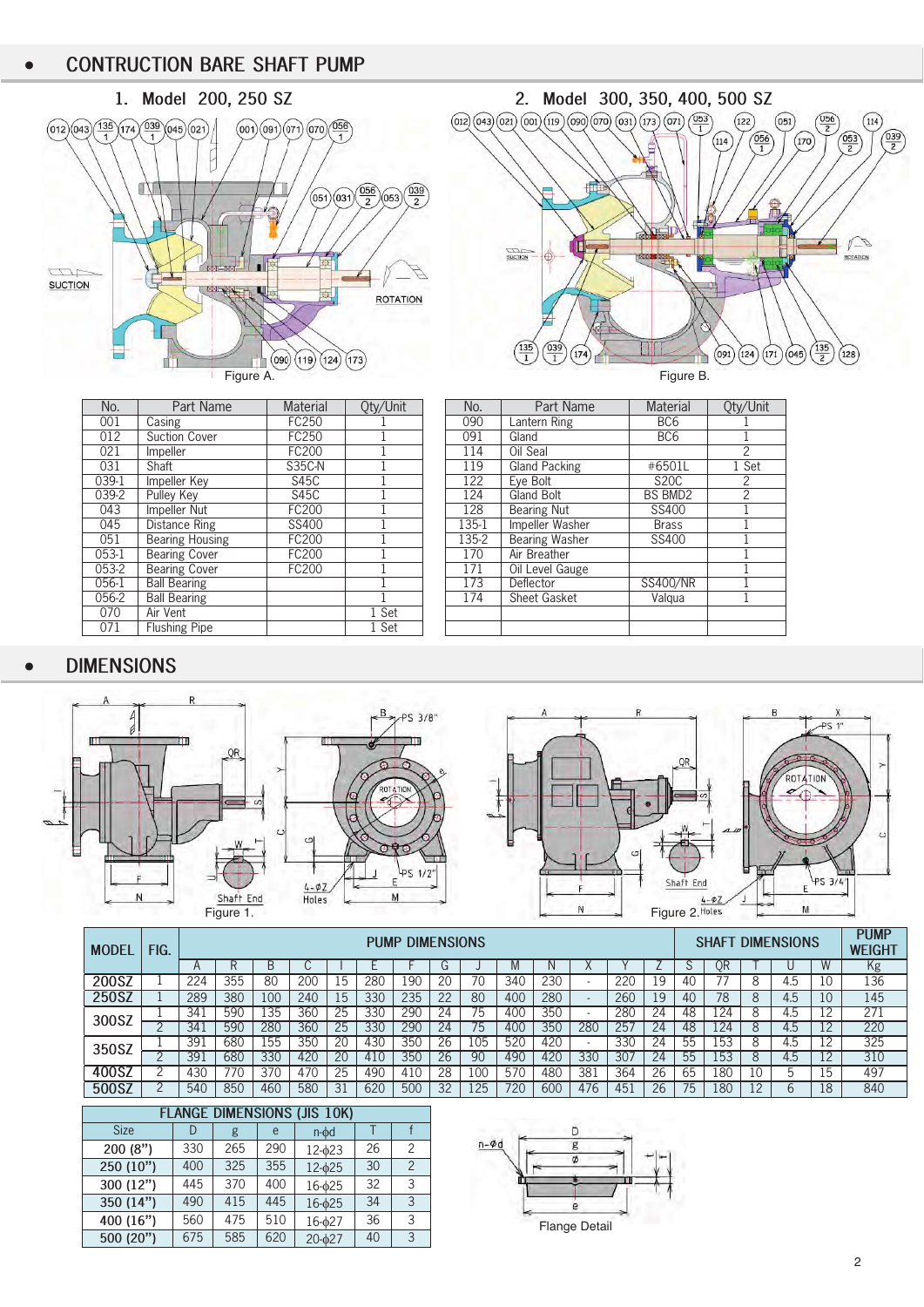#### $\bullet$ **PERFORMANCE CURVE**

# **1. Model 200 SZ**



Pump Rotation, and Power Requirement

| Curve<br>No | Pump Rotation<br>(Rpm) | Motor Output<br>(kW) | Engine Output<br>(HP) |
|-------------|------------------------|----------------------|-----------------------|
|             | 1750                   | 15                   | 20                    |
| 2           | 1600                   | 11                   | 15                    |
| 3           | 1500                   | 11                   | 13                    |
| 4           | 1400                   | 7.5                  | 10                    |
| 5           | 1250                   | 5.5                  | 7.5                   |
| հ           | 1100                   | 37                   | 5.5                   |

**2. Model 250 SZ** 



Pump Rotation, and Power Requirement

| Curve<br>No | Pump Rotation<br>(Rpm) | Motor Output<br>(kW) | Engine Output<br>(HP) |
|-------------|------------------------|----------------------|-----------------------|
| 1           | 1450                   | 30                   | 40                    |
| 2           | 1320                   | 22                   | 30                    |
| 3           | 1180                   | 15                   | 20                    |
| 4           | 1060                   | 11                   | 15                    |
| 5           | 980                    | 11                   | 13.5                  |
| 6           | 900                    | 7.5                  | 10                    |
| 7           | 830                    | 5.5                  | 7.5                   |
| 8           | 750                    | 3.7                  | 5                     |
| <b>ALL</b>  |                        |                      |                       |

Note :

No. 1 Direct Couple with electric motor





Pump Rotation, and Power Requirement

| <b>Example Notation, and I ower Negali childrit</b> |                        |                      |                       |  |  |  |  |  |
|-----------------------------------------------------|------------------------|----------------------|-----------------------|--|--|--|--|--|
| Curve<br>No                                         | Pump Rotation<br>(Rpm) | Motor Output<br>(kW) | Engine Output<br>(HP) |  |  |  |  |  |
| 1                                                   | 1240                   | 45                   | 60                    |  |  |  |  |  |
| 2                                                   | 1170                   | 37                   | 50                    |  |  |  |  |  |
| 3                                                   | 1100                   | 30                   | 40                    |  |  |  |  |  |
| 4                                                   | 980                    | 22                   | 30                    |  |  |  |  |  |
| 5                                                   | 880                    | 15                   | 20                    |  |  |  |  |  |
| 6                                                   | 780                    | 11                   | 15                    |  |  |  |  |  |
| 7                                                   | 690                    | 7.5                  | 10                    |  |  |  |  |  |
| 8                                                   | 620                    | 5.5                  | 7.5                   |  |  |  |  |  |
|                                                     |                        |                      |                       |  |  |  |  |  |